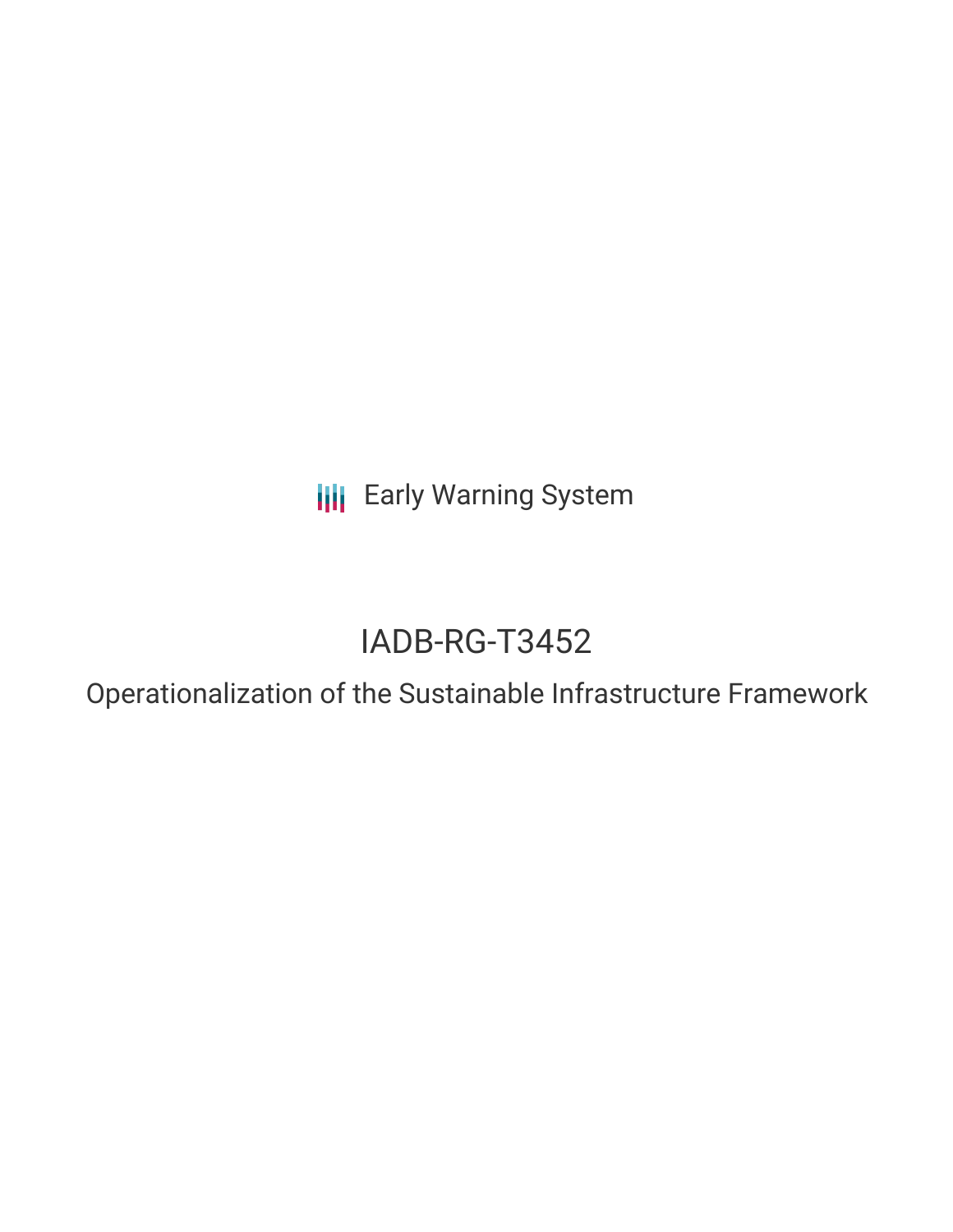

#### **Quick Facts**

| <b>Financial Institutions</b>  | Inter-American Development Bank (IADB) |
|--------------------------------|----------------------------------------|
| <b>Status</b>                  | Approved                               |
| <b>Bank Risk Rating</b>        | C                                      |
| <b>Voting Date</b>             | 2019-08-09                             |
| <b>Borrower</b>                | Regional                               |
| <b>Sectors</b>                 | <b>Technical Cooperation</b>           |
| <b>Investment Type(s)</b>      | Grant                                  |
| <b>Investment Amount (USD)</b> | $$1.00$ million                        |
| <b>Project Cost (USD)</b>      | $$1.00$ million                        |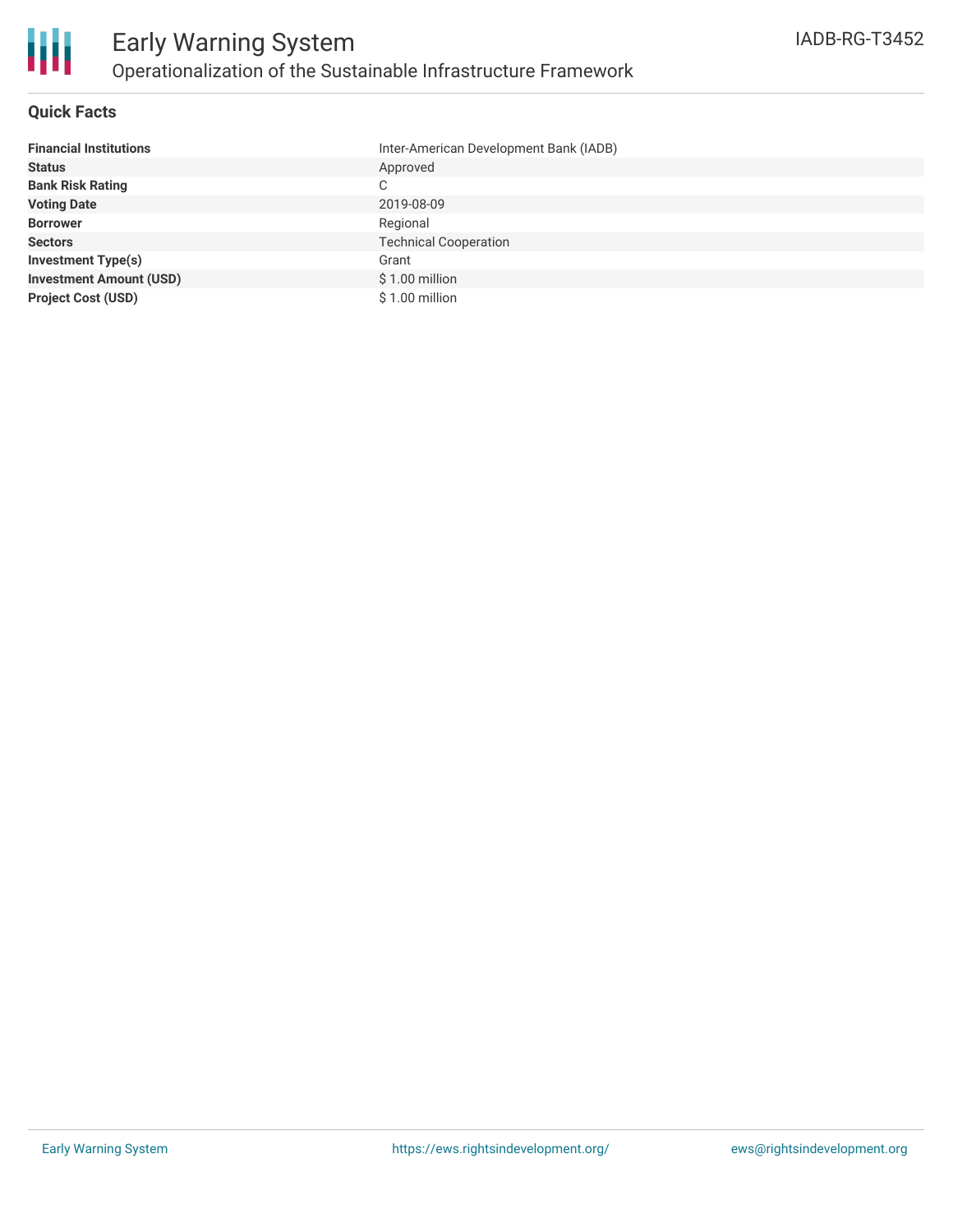

#### **Project Description**

The objective of this Technical Cooperation (TC) is to carry out pilot exercises to operationalize the concept of sustainability in infrastructure projects financed by the Bank in Latin America and the Caribbean (LAC), in coordination with the partner agencies, executing agencies and corresponding technical teams. Specifically, the sustainability criteria identified in the Sustainable Infrastructure Framework (MIS) will be applied, for which advice will be given to the different project teams, in order to identify opportunities to enhance their sustainability. The process carried out with each project, the changes achieved and the lessons learned will be recorded and disseminated with a view to their use in other future infrastructure projects.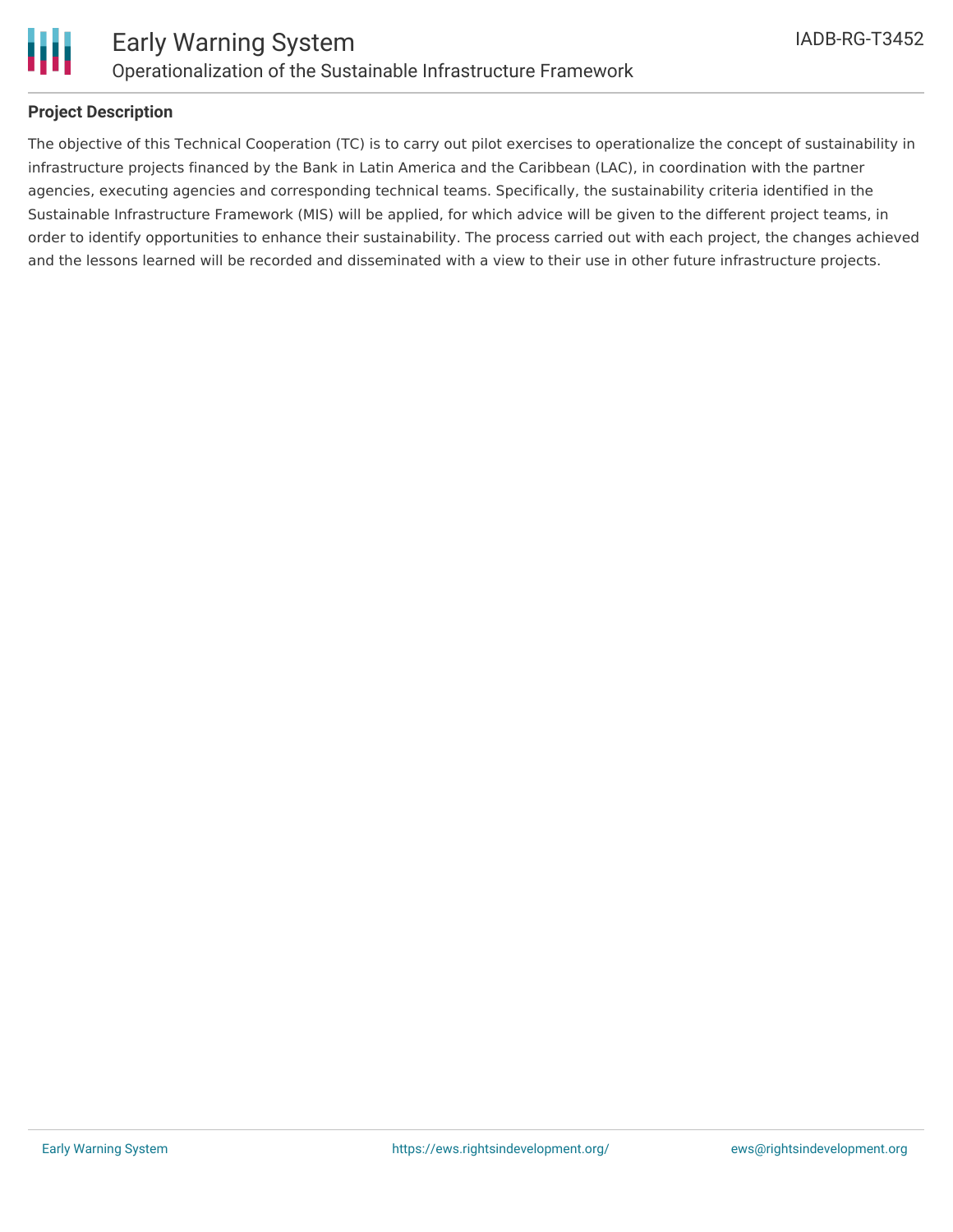

## Early Warning System Operationalization of the Sustainable Infrastructure Framework

#### **Investment Description**

• Inter-American Development Bank (IADB)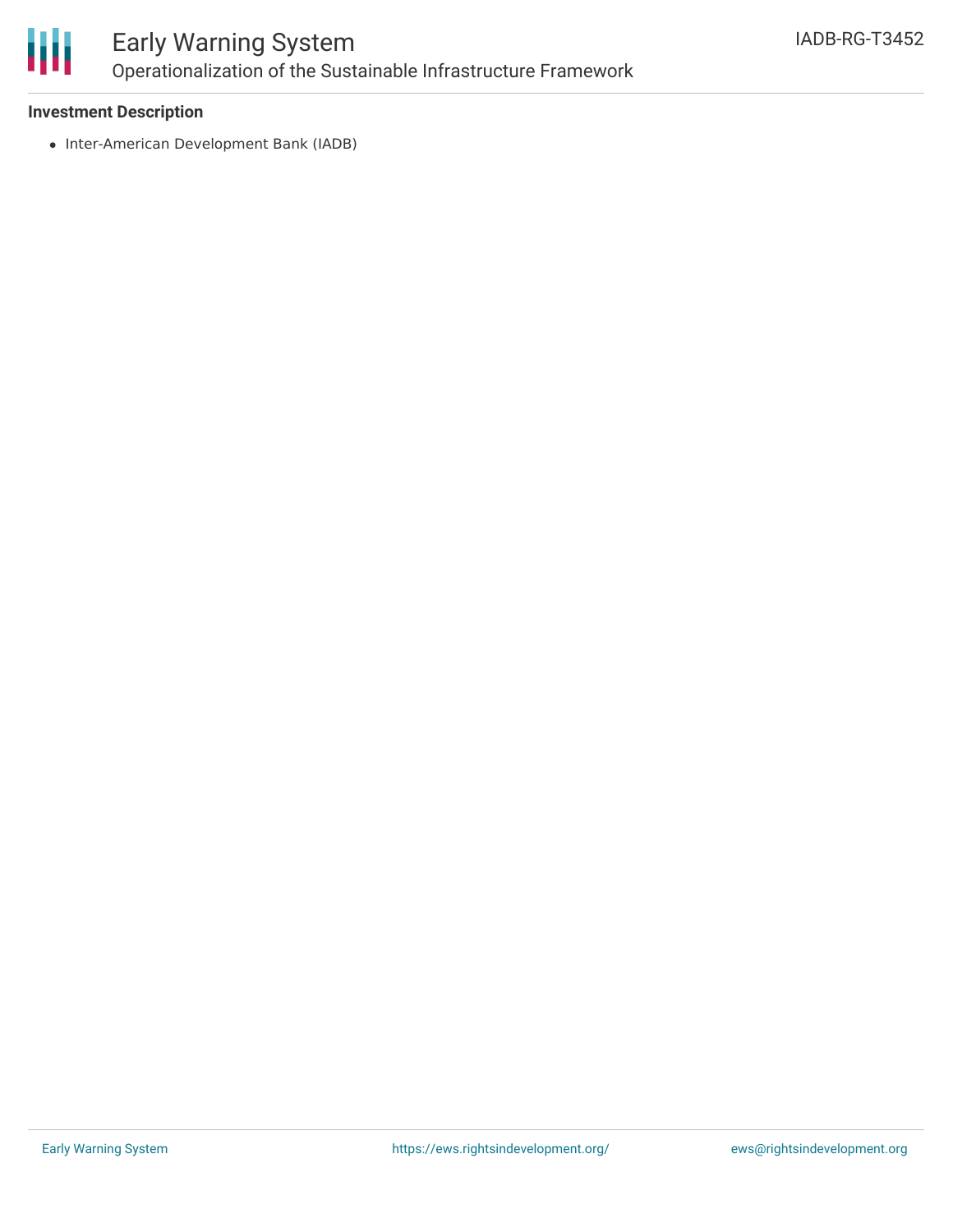### **Contact Information**

#### ACCOUNTABILITY MECHANISM OF IADB

The Independent Consultation and Investigation Mechanism (MICI) is the independent complaint mechanism and fact-finding body for people who have been or are likely to be adversely affected by an Inter-American Development Bank (IDB) or Inter-American Investment Corporation (IIC)-funded project. If you submit a complaint to MICI, they may assist you in addressing the problems you raised through a dispute-resolution process with those implementing the project and/or through an investigation to assess whether the IDB or IIC is following its own policies for preventing or mitigating harm to people or the environment. You can submit a complaint by sending an email to MICI@iadb.org. You can learn more about the MICI and how to file a complaint at http://www.iadb.org/en/mici/mici,1752.html (in English) or http://www.iadb.org/es/mici/mici,1752.html (Spanish).